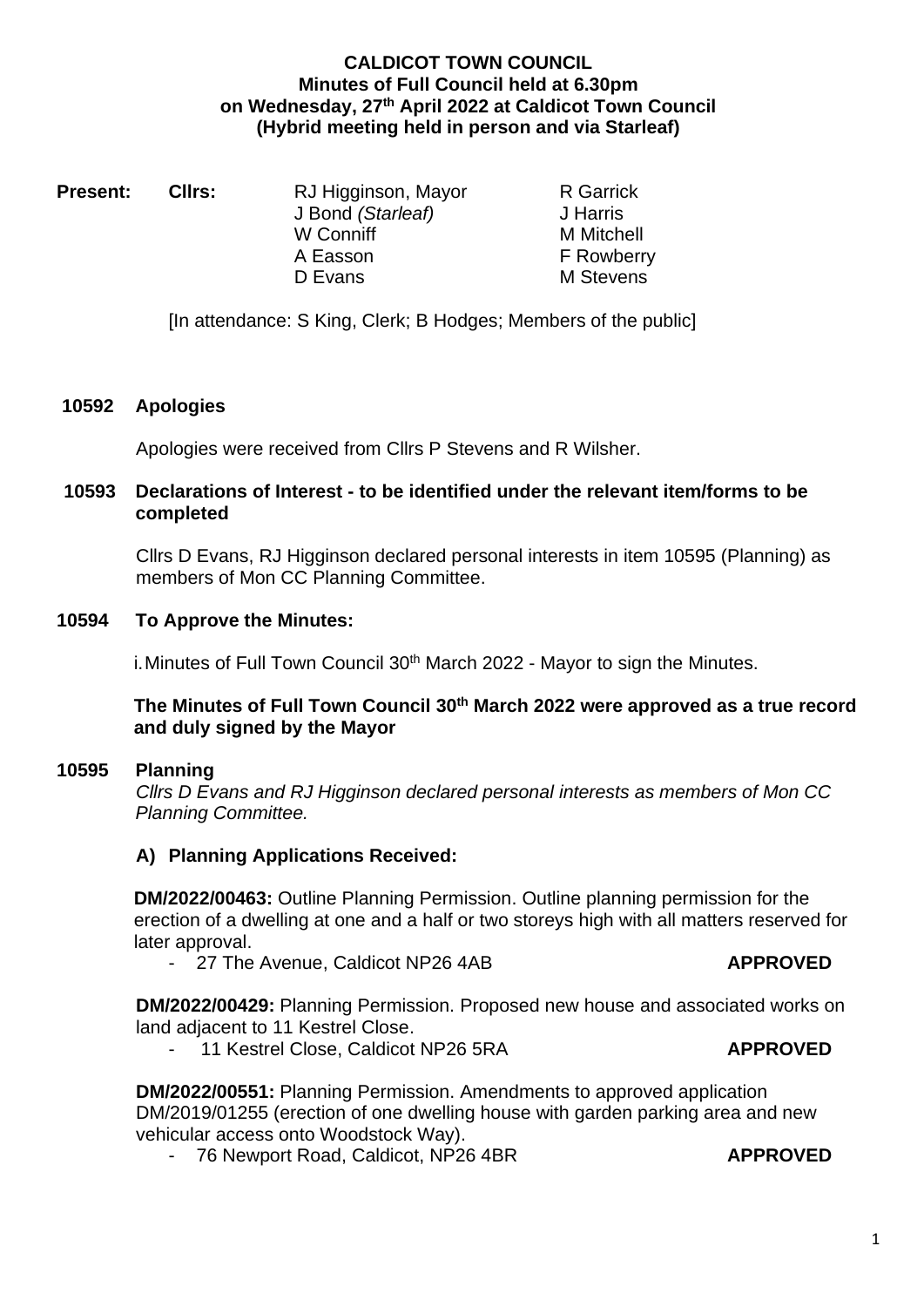**DM/2021/00538:** Planning Permission. The proposal is for change of use from an office building which stands in the main club's car park to a licensed club building. The actual main club building is no longer used as a licensed premises, the office is to the side of the main building and not attached.

- Caldicot Labour Club and Institution, 182 Newport Road, Caldicot NP26 4AA **REFUSED\***

**\****Reasons for refusal: Drainage issues onto car park Size of building far too small for a club – not fit for purpose Issues with application form and ownership No resolution from club/committee stating aims Head of Licensing should be informed* 

**Town Council resolved to write to Mon CC Head of Licensing to state reservations**

#### **B) Mon CC Planning Information i Planning Permissions:**

**DM/2021/001480:** *Reconsultation.* Change of use to rear part of ground floor shop to create an apartment. Proposed extension to first floor apartment. *[Amendment details: Internal alterations only, no extension]*

- Coral Betting, 32 Newport Road, Caldicot **FTC Approved 23.2.2022**

**DM/2021/02075:** Reserved Matters. Condition 2 of outline planning permission – access, appearance, landscaping, layout and scale relating to application DM/2021/00153.

- Land adjoining 73 Park Road, Caldicot **FTC Approved 26.1.2022**

**DM/2021/02096:** Householder. New ground floor side extension located to the existing carport. Further works involve new ramps located to the front and rear of the property as plans indicate and to be modular design/construction. Lastly various alterations included such as new front door, concrete paving where shown and a concrete pathway to the rear.

- 11 Chepstow Road, Caldicot **P&R Approved 8.2.2022**

**DM/2021/00037:** Householder. Bedroom and bathroom extension, access aids and ramp. - 8 Kipling Road, Caldicot **P&R Approved 8.2.2022**

**DM/2022/00097:** EIA Screening Request. Request that Mon CC adopts a screening opinion as to whether the proposed works to facilitate a new park and ride facility at Severn Tunnel Junction constitutes Environmental Impact Assessment (EIA). The proposed railway station layout comprises a 200-space car park and a dedicated access road for buses to drop off and pick up passengers. There will also be provision for active travel and additional cycle storage at the station.

- North of land at Severn Tunnel Junction, Rogiet **P&R Approved 8.2.2022**

**DM/2022/00139:** Planning Permission. Refurbishment of existing shop front to include façade upgrades and remodelling.

- Wye Valley Studios, 3-5 Newport Road, Caldicot **FTC Approved 23.2.2022**

**DM/2022/00176:** Householder. Work to existing detached dormer bungalow, comprising the demolition of attached flat-roofed garage and the erection of a two-storey side extension to provide a garage and master bedroom suite.

- 3 Prospect Crescent, Caldicot **FTC Approved 23.2.2022**

Town Council noted Planning Permissions.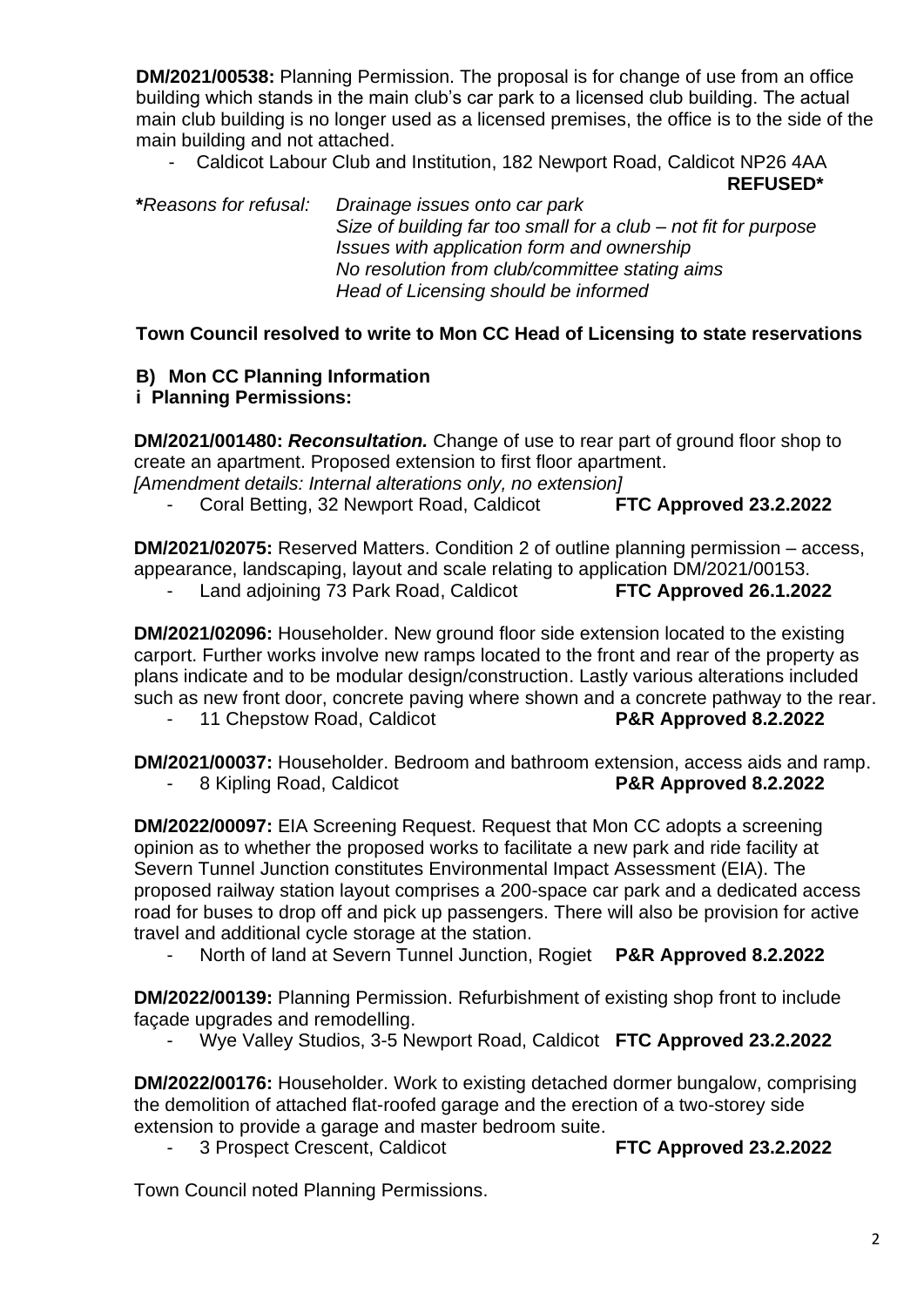# **ii Planning Refusals/other determinations:**

**DM/2019/01566:** Planning Permission. Single storey side extension. - 19 Dewstow Road, Caldicot **FTC Refused 30.10.2019**

Town Council noted Planning Refusal.

**iii To note Road Closure, Sandy Lane, Caldicot – 11th April to 18th May 2022** *[Temporary Bus Stops Jubilee Way – Woodstock Way not served]*

Town Council noted Road Closure, Sandy Lane, Caldicot – 11<sup>th</sup> April to 18<sup>th</sup> May 2022

Town Council highlighted significant issues relating to the closure of Sandy Lane and diversion, along with problems with 20mph speed restrictions. It was agreed that concerns should be conveyed to Mon CC.

# **10596 Finance**

i) To Approve End of Year Accounts 2021/22 [subject to audit]

# **Town Council approved End of Year Accounts 2021/22, subject to audit.**

ii) To receive Financial Comparisons 1.1.2022-31.3.2022

**Town Council received and noted Financial Comparisons 1.1.2022-31.3.2022**

iii) To approve IRPW Annual Report 2022-2023 *[Group 2 – with effect from 9.5.22]*

**Town Council approved IRPW Annual Report 2022-2023, for discussion at its Annual Meeting (Determination 49 to be decided)** 

**10597 To approve minutes of Personnel Committee held on Monday 12 th April 2022**

**Town Council approved the minutes of Personnel Committee held on 12 th April 2022**

**10598 To agree date of Annual Meeting Wednesday 18th May 2022 at 6:00pm**

**Town Council agreed date of Annual Meeting – Wednesday 18th May 2022 at 6:00pm**

#### **10599 To note arrangements for Queens Jubilee, Caldicot**

i. Caldicot Town Team, Street Party – Saturday  $4<sup>th</sup>$  June 2022 10am

Town Council noted Caldicot Town Team Street Party, Saturday 4<sup>th</sup> June 2022 10am

ii. Caldicot Events Committee, Caldicot carnival – Sunday  $5<sup>th</sup>$  June 2022 *(12noon King George V Playing Fields prior to Caldicot Castle)*

Town Council noted Events Committee, Caldicot Carnival Sunday 5th June 2022

iii. Tree planting *[b/f FTC 23.2.2022]*

It was noted that Town Council had resolved to agree to purchase a tree to plant at the green area, Caldicot Cross (FTC 23.2.2022). Town Council agreed to plant a second tree at King George V Playing Fields. The cost per tree would be a maximum of £500.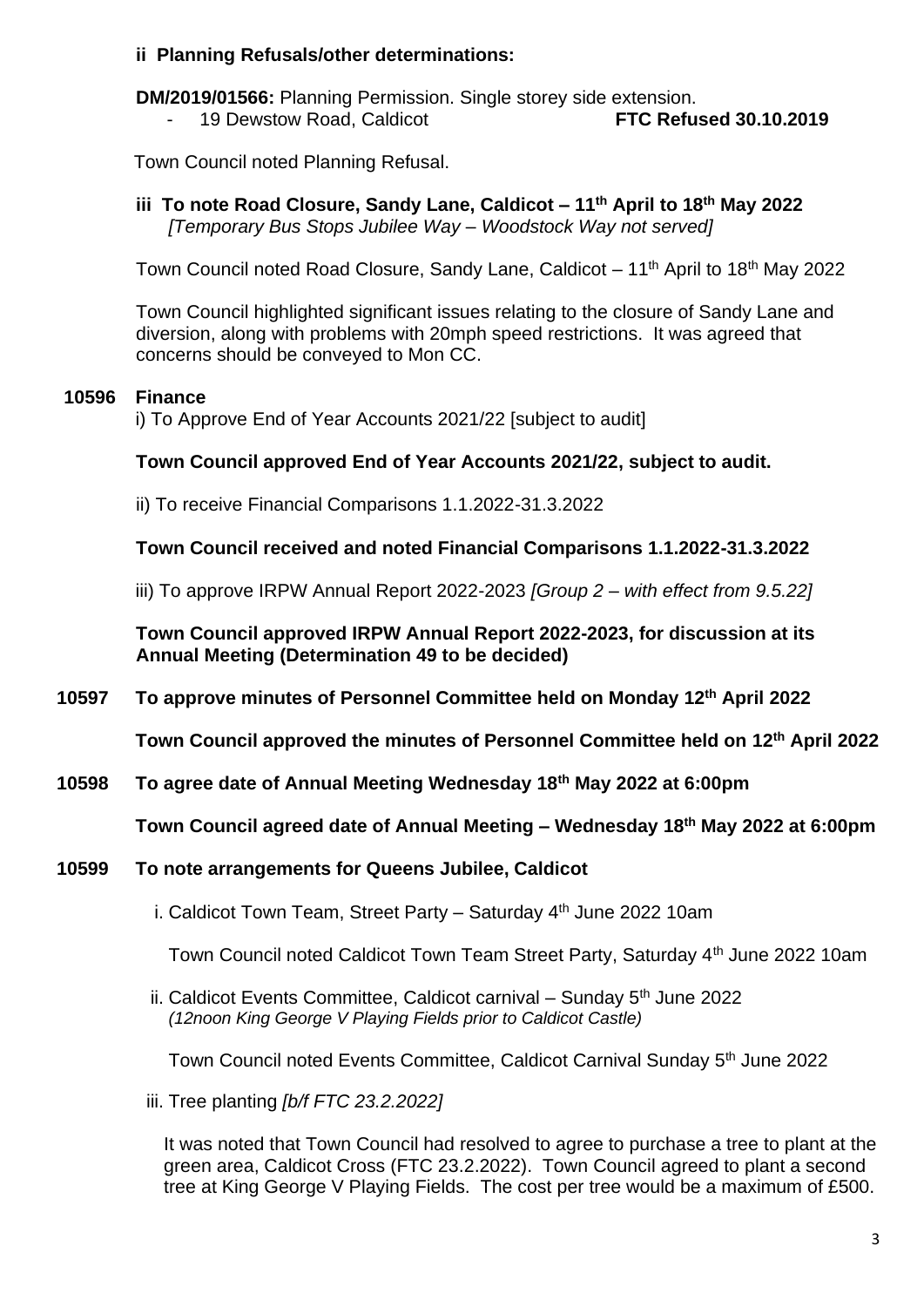iv. To consider purchase of celebratory decorations

Town Council resolved to provide celebratory decorations for the community, in recognition of the Queens Platinum Jubilee.

Town Council resolved that a maximum of £5,000 would be allocated for purchase of decorations for the Queens Platinum Jubilee.

Town Council agreed that responsibility would be delegated to the Mayor, Deputy and Clerk to allocate and distribute decorations.

Information would be published on the Town Council website and social media.

**The meeting ended at 7.05pm**

\_\_\_\_\_\_\_\_\_\_\_\_\_\_\_\_\_\_\_\_\_\_\_\_\_\_\_\_\_\_\_\_\_\_\_\_ Mayor/Deputy Mayor